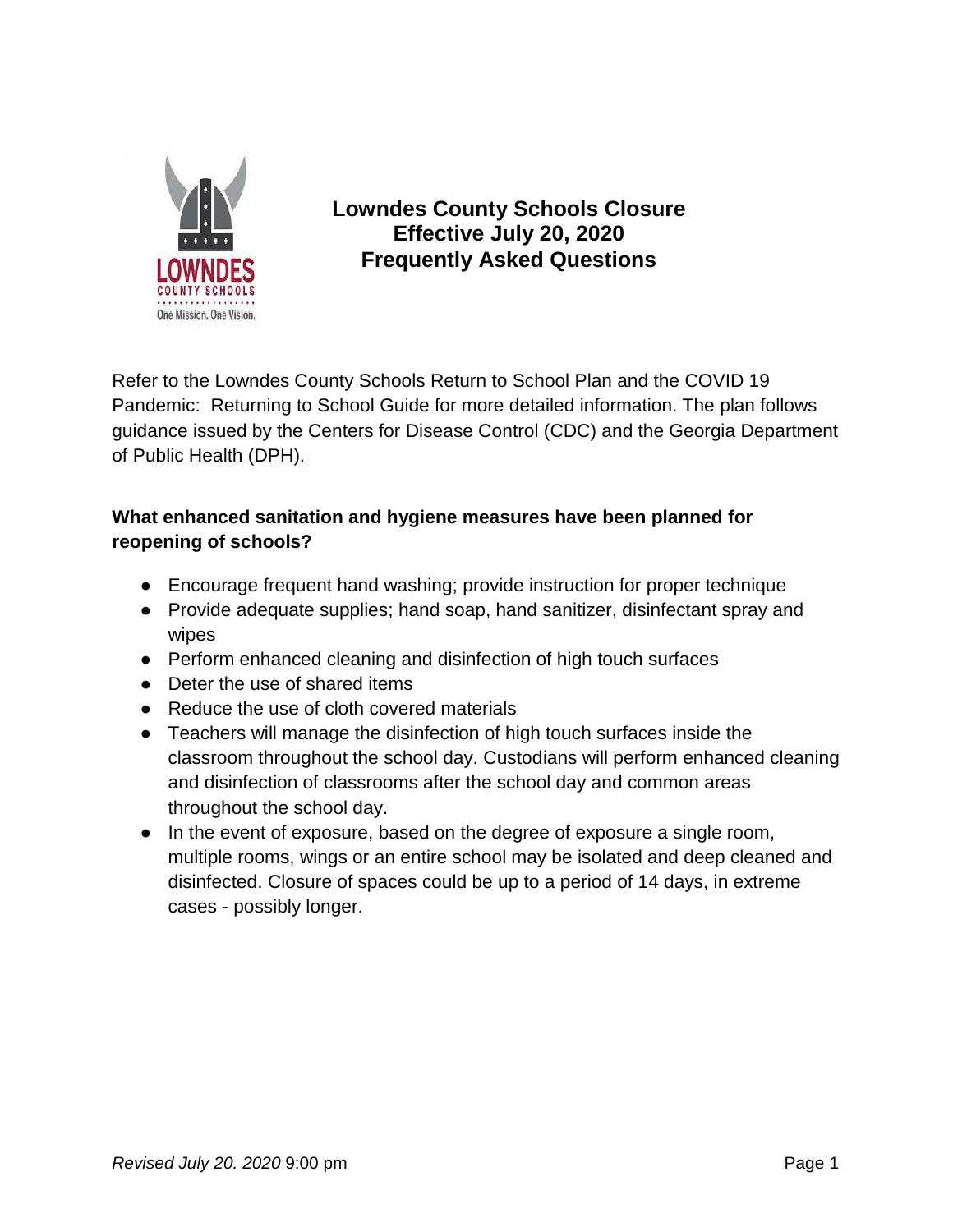## **What symptoms will the school monitor to determine if someone may have COVID 19?**

Fever (100.4 or higher) or chills, Shortness of breath or difficulty breathing, New loss of taste or smell, Congestion or runny nose, Cough, Fatigue, Muscle or body aches, Sore throat and Headache.

#### **What will happen if a student gets sick at school?**

The child will be sent to the clinic. If students have COVID like symptoms, the student will be provided a mask and isolated from other students. Students who are sick must be promptly picked up from school and staff members who are sick must promptly leave school. Both are subject to the **Return to School Guidelines**.

#### **How do I report a positive COVID 19 test to the school?**

Staff and par[e](https://docs.google.com/forms/d/e/1FAIpQLScLFVYNePQoQZqRRzPXbXJdv5XpmcsobBb5duNL_LpR0OYzRQ/viewform?vc=0&c=0&w=1)nts can self-report positive tests or potential exposure [to this form.](https://docs.google.com/forms/d/e/1FAIpQLScLFVYNePQoQZqRRzPXbXJdv5XpmcsobBb5duNL_LpR0OYzRQ/viewform?vc=0&c=0&w=1) Thi[s](https://docs.google.com/forms/d/e/1FAIpQLScLFVYNePQoQZqRRzPXbXJdv5XpmcsobBb5duNL_LpR0OYzRQ/viewform?vc=0&c=0&w=1) [form](https://docs.google.com/forms/d/e/1FAIpQLScLFVYNePQoQZqRRzPXbXJdv5XpmcsobBb5duNL_LpR0OYzRQ/viewform?vc=0&c=0&w=1) will follow HIPPA and FERPA compliance.

# **What happens if a teacher or a student in a classroom tests positive for COVID-19?**

LCS will notify local public health immediately of any positive case COVID-19 while maintaining confidentiality, as required under HIPPA, FERPA and state law related to privacy of educational records.

LCS will inform those who have had close contact to a person diagnosed with COVID 19 to stay home and follow state DPH guidance.

Recommendations may include quarantine of the individual, quarantine of a specific classroom or grade level, and in extreme circumstances may result in the entire school returning to Virtual Learning for some period depending on the guidance from the Department of Public Health. Refer to the Return to School Guide.

## **Will parents and staff be informed if there is a case of COVID-19 at school?**

LCS will notify student's parents, staff, and teachers who have been potentially exposed of any positive case of COVID-19 while maintaining confidentiality, as required under FERPA.

#### **What extra precautions will be taken in the nursing clinics?**

Nurses will wear medical grade personal protective equipment. Touchless thermometers will be used in schools when taking student or staff temperatures.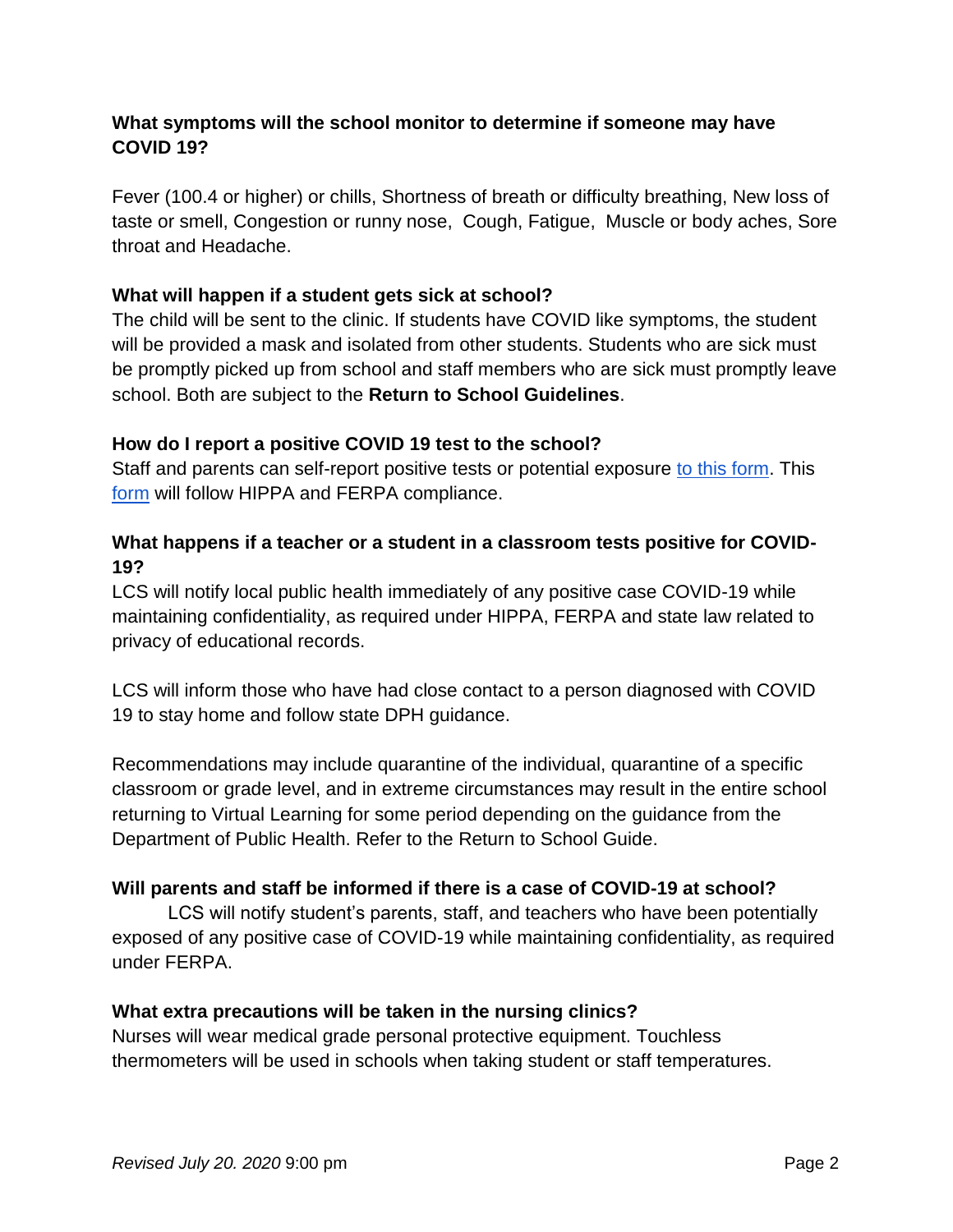# **How will the school system communicate with parents and other community stakeholders?**

We are focused on communicating as clearly and thoroughly as possible during these times. We disseminate information, as it is available.

Updates will be shared on ou[r](http://www.lowndes.k12.ga.us/) [website](http://www.lowndes.k12.ga.us/)[,](https://www.barrow.k12.ga.us/) [Facebook](https://www.barrow.k12.ga.us/)[,](https://www.facebook.com/BarrowCountySchools/?ref=aymt_homepage_panel&eid=ARC6I86QvHLBry4pFjomrRRMy20XK1rewex04z_kXEX_GYSo9E-i1FEKZq0wj5IsqZLImgowh8sr1kke) [Twitter](https://www.facebook.com/BarrowCountySchools/?ref=aymt_homepage_panel&eid=ARC6I86QvHLBry4pFjomrRRMy20XK1rewex04z_kXEX_GYSo9E-i1FEKZq0wj5IsqZLImgowh8sr1kke)[,](https://twitter.com/BCSchools1) an[d](https://instagram.com/onelowndes) [Instagram.](https://instagram.com/onelowndes) Additional signage provided by the Department of Public Health will be posted throughout all school buildings reminding students and staff of recommended healthy hygiene practices.

## **What support services are available if my child is struggling emotionally due to COVID 19?**

Social workers and counselors will provide services including access to mental health support. Please contact your school's counselor for more information.

# **Are students enrolled in virtual learning allowed to participate in extracurricular activities at their zoned school?**

Yes, eligibility, participation requirements, rules, and guidelines may vary based on the activity. This participation may be limited if attendance for an in-person class is part of the activity.

# **Are students enrolled in virtual learning allowed to participate in athletics?**

All athletic programs that are governed by the Georgia High School Association (GHSA) will follow GHSA rules and regulations. Middle school athletic programs will follow the same guidance as the GHSA high school programs.

Lowndes High School Student Athletes should report positive test, lives with someone who test positive or is exposed to COVID 19 the following to the Athletic Trainer, Philip Pieplow at philippieplow@lowndes.k12.ga.us and middle school athletes should report to the middle school athletic director.

For all extracurricular activities, positive tests or potential exposure to COVID 19 should be reported immediatel[y](https://docs.google.com/forms/d/e/1FAIpQLScLFVYNePQoQZqRRzPXbXJdv5XpmcsobBb5duNL_LpR0OYzRQ/viewform?vc=0&c=0&w=1) [to this form.](https://docs.google.com/forms/d/e/1FAIpQLScLFVYNePQoQZqRRzPXbXJdv5XpmcsobBb5duNL_LpR0OYzRQ/viewform?vc=0&c=0&w=1) Thi[s](https://docs.google.com/forms/d/e/1FAIpQLScLFVYNePQoQZqRRzPXbXJdv5XpmcsobBb5duNL_LpR0OYzRQ/viewform?vc=0&c=0&w=1) [form](https://docs.google.com/forms/d/e/1FAIpQLScLFVYNePQoQZqRRzPXbXJdv5XpmcsobBb5duNL_LpR0OYzRQ/viewform?vc=0&c=0&w=1) will follow HIPPA and FERPA compliance.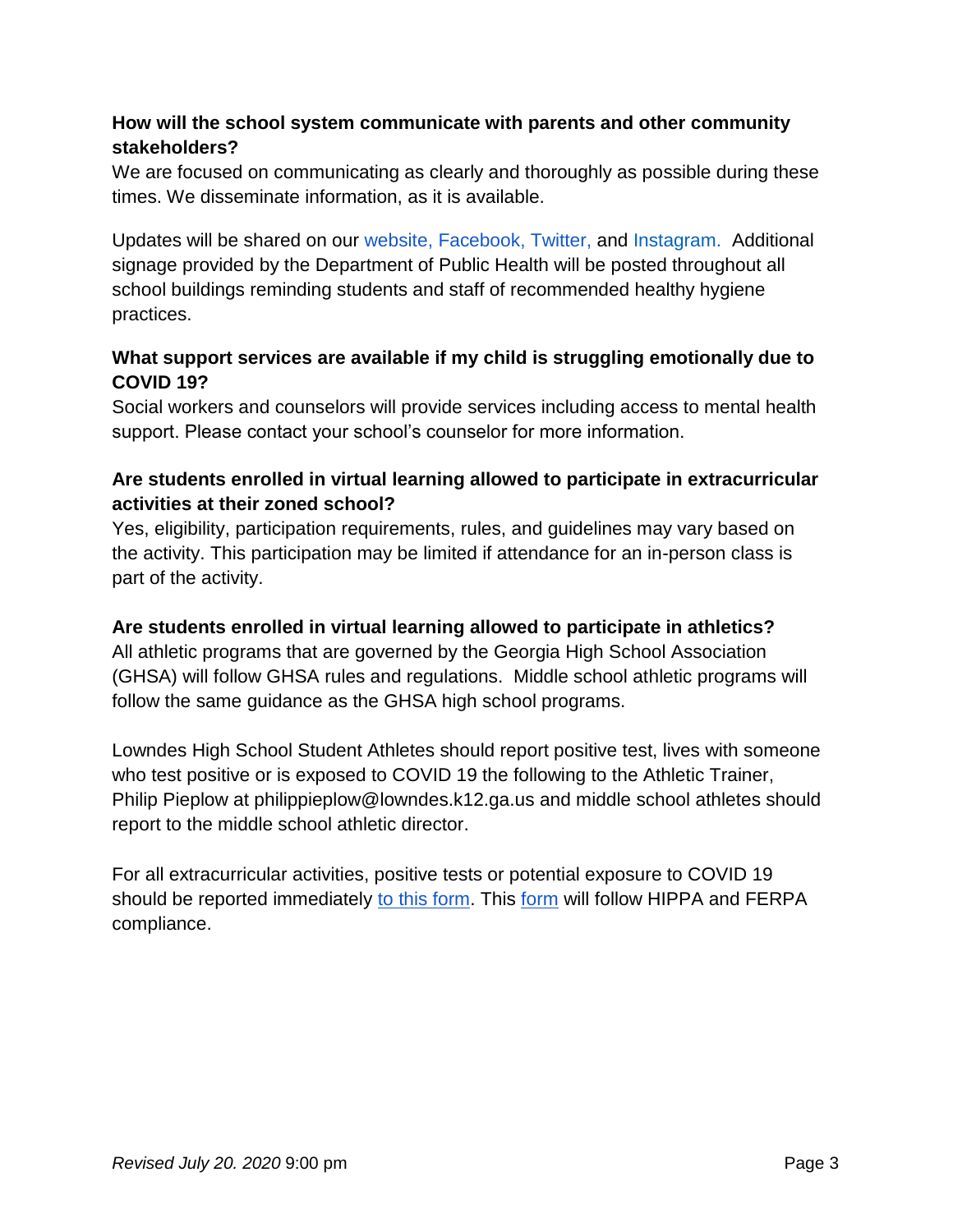#### **Are face coverings and masks required for staff and students?**

Wearing a face covering or a mask is required for students and staff. Masks should cover both the nose and mouth when worn. Face shields may be worn when social distancing; if face shields are used without a mask, they should wrap around the sides of the wearer's face and extend to below the chin.

#### **Have immunization requirements changed?**

Lowndes County School System cannot waive state and federal requirements that students be up-to-date on immunizations. Students must be up-to-date on vaccinations to prevent the occurrence of diseases. The state has delayed the Meningococcal booster shot for sixteen-year-olds, which was scheduled to go into effect this year, until the 2021-2022 school year.

Lowndes County Health Department is scheduling appointments for vaccinations while practicing all CDC guidelines for safety.

#### **Will the Media Center at my school be open?**

Elementary students will not visit the media center. Carts of books will be delivered to classrooms. Middle and high school teachers may schedule partial classes (up to 10 students) for checkout in the media center or books will be delivered to classrooms. Returned books will be quarantined for a minimum of 72 hours (as per COVID recommendations from AASL) before check in and returning to circulation.

#### **What will daily health checks look like for students and staff?**

Staff and students are required to self-monitor for symptoms using the [COVID-19 Self](https://drive.google.com/file/d/17qhO1waK3tXm7fsXyZW8rJ_tJ3YU_-SP/view?usp=sharing)  [Screening Questions.](https://drive.google.com/file/d/17qhO1waK3tXm7fsXyZW8rJ_tJ3YU_-SP/view?usp=sharing) Additional health screenings, including temperature checks, may occur in the building as directed by the principal or school nurse.

Any student or staff who is ill or has been exposed to someone confirmed to have COVID-19 may not attend work/school.

# **What if a student or staff member has symptoms that are not due to COVID 19?** All

students who are out sick with a fever will be required to be fever-free for 3 days (72 hours) without the use of fever-reducing medicine before being allowed to return to school.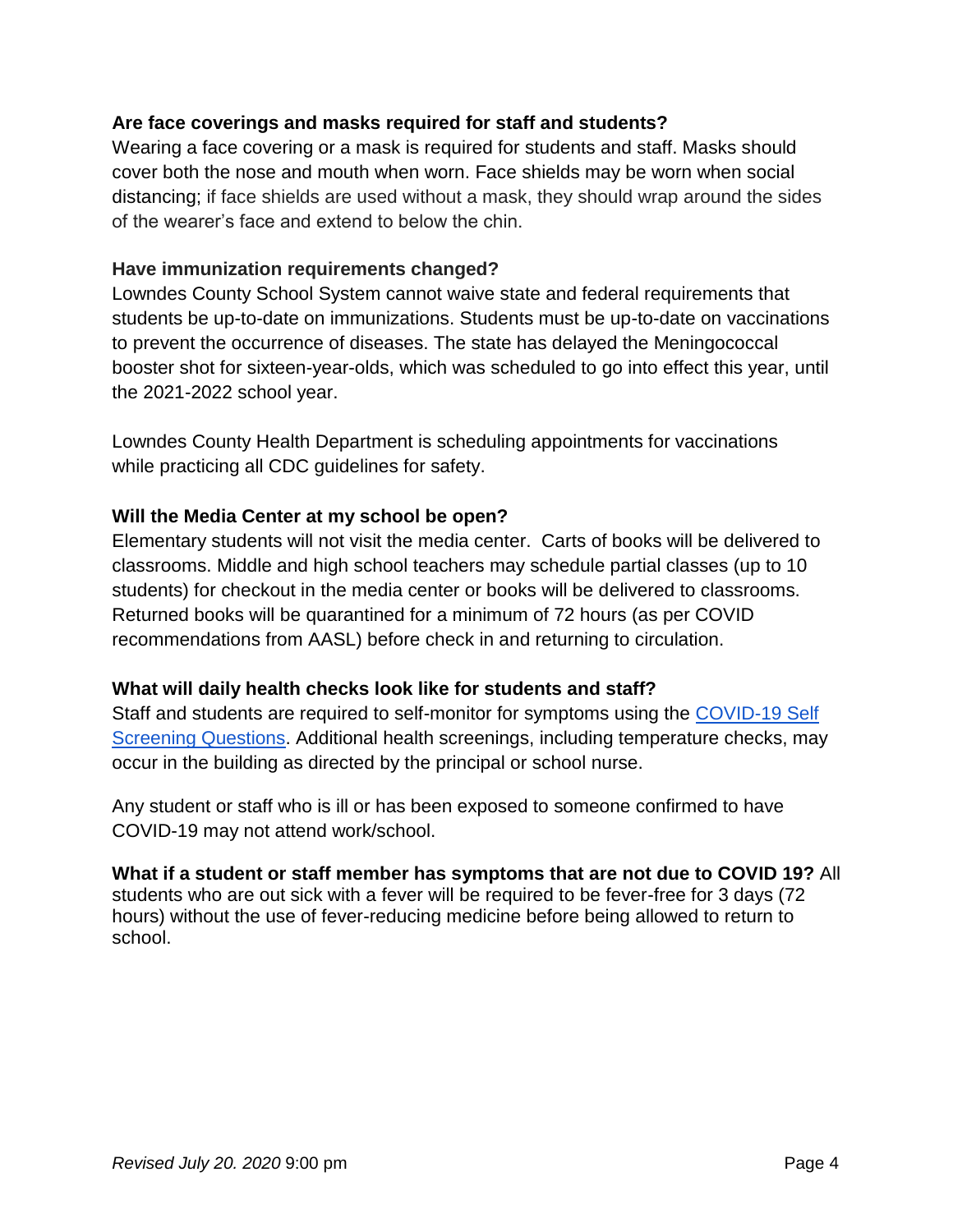#### **I am new to the community. How do I register my child(ren) for school?**

Lowndes County Schools Central Registration is open for the 2020-2021 school year. Please visit the following [website](https://www.lowndes.k12.ga.us/cms/one.aspx?pageId=557117) for detailed information. Parents are STRONGLY ENCOURAGED to complete the Online Enrollment form.

New Student Registration will take place by appointment only. Parents/guardians can schedule an appointment to meet with a registrar ONLINE or by calling the office at 229- 245-2250.

Visitors will be required to wear a mask/face covering and will have his/her temperature scanned and be asked several screening questions prior to entry. All required documentation must be provided at the appointment time.

#### **Will my school still have an Open House?**

Yes. Open house information for each school will be listed on the school's website. Masks are required for all participants.

#### **What steps will be implemented in schools to provide physical distancing?**

Social distancing will be the recommendation when practical. School administrators will plan entry and exit points for their buildings with a focus on social distancing to the extent practicable. Schools may place physical barriers such as plexiglass for protection at reception desks, cafeteria kiosks, and similar areas. For additional information, refer to the Return to School Plan.

#### **Will visitors or volunteers be allowed in schools?**

Outside visitors to schools will be limited or not allowed based on community spread. No volunteers will be allowed in classrooms at this time.

#### **What if I need to check my child out of school?**

Parents coming to check out their children from school will need to wait outside the building once they have initiated the check out process and their child will come out to meet them. The child will be escorted out to the parent based on age requirements.

#### **Will recess be provided?**

Yes, schools may modify recess in some ways to reduce mixing of classes and during rainy weather. Items, such as balls, will not be shared at recess.

#### **Will field trips occur?**

No field trips will occur until further notice. Virtual events such as, field trips, meetings, assemblies, and performances will be utilized when possible.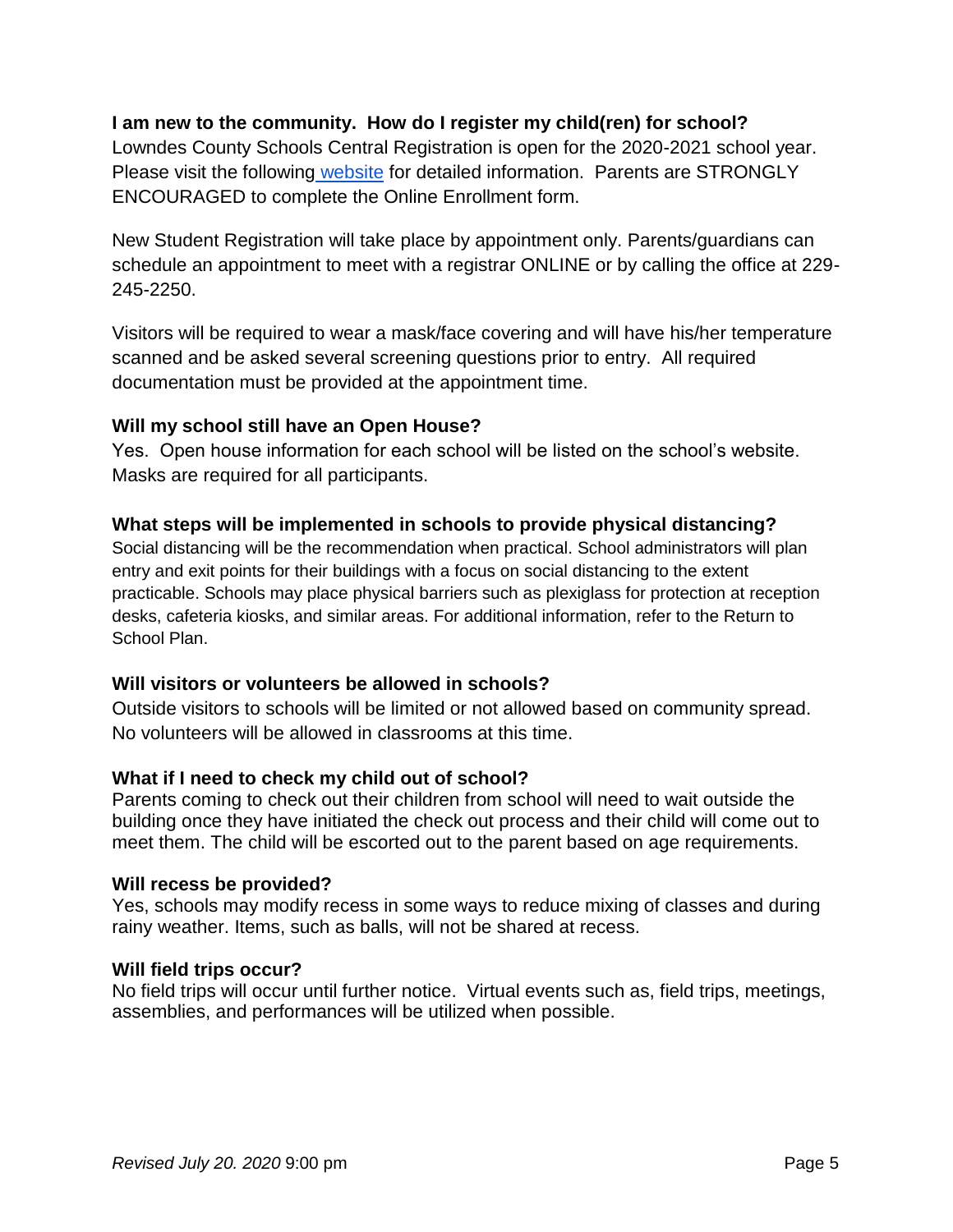#### **What if I have a Student Support Team, Section 504, Individualized Education Plan meeting?**

These meetings will be conducted virtually, when possible. Those that must be inperson will be scheduled and planned on an appointment basis.

#### **What about those who are considered high risk?**

Parents are encouraged to select the Virtual Learning Option if their child has underlying medical conditions that decrease immunity or at a higher risk of serious complications. When this option is not selected, parents are encouraged to discuss with the school administrator and nurse.

#### **Will the school calendar be modified if you move to 100% virtual instructional?**

Please note that all currently scheduled breaks (Fall, Thanksgiving, Winter and Spring) will remain as listed in the 2020-21 school calendar. However, the entire 2020-2021 calendar may have to be modified during the year to accommodate circumstances or the spread of COVID-19.

#### **Will cafeteria operations be modified?**

Student's age, cafeteria size, and staffing will influence the plan implemented at each school. Refer to the Lowndes County Schools Return to School Plan for details. No visitors will be allowed in cafeterias until further notice.

#### **Is there a change to the attendance policy?**

No. However, in order to avoid creating any incentives for ill individuals to attend school/work, all attendance incentives will be waived for the 2020-2021 school year. Lowndes County Schools will still be required to take student attendance and report student attendance data to the Georgia Department of Education. Students are considered to be in attendance when participating in live or virtual instruction. For students choosing the virtual learning option, lack of participation in the course will result in absences and could be a violation of the Georgia Compulsory School Attendance Statute.

#### **Will students be able to social distance on the bus?**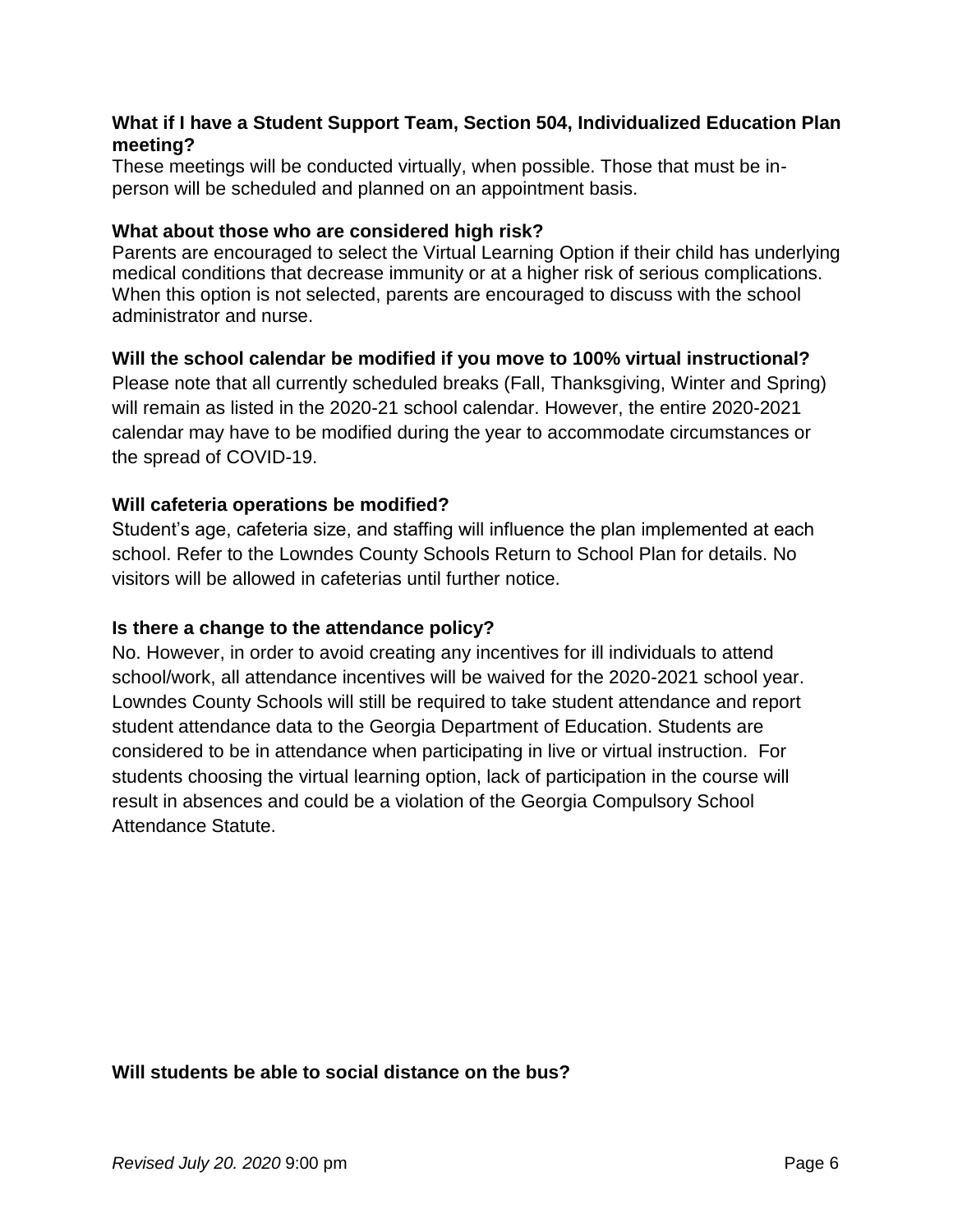Physical distancing is most challenging on a school bus due to the limited space available. Strict physical distancing between riders of 6 feet is not practical as it would require as few as 12 riders per bus. It is **required that all students and staff wear a cloth face covering while riding the bus** to and from school. Refer to the Return to School Plan for further information.

In an effort to reduce the number of students on a bus, parents are encouraged to transport their students to and from school when possible. This is especially encouraged if you are not comfortable with your student riding the school bus under these safety measures.

# **Will students have access to water fountains in each building?**

For the reopening of school, water fountains will be turned off. Students, teachers, and staff are encouraged to bring their own water bottles for personal use. Bottle fillers and gooseneck faucets will be used to refill water bottles throughout the day.

# **Are ventilation and air filtration systems operating properly?**

It is important that ventilation systems operate properly to maintain appropriate circulation of outdoor air. Systems have been checked for proper operation. LCSS monitors units to ensure air exchanges are operating according to design and industry standards.

# **Will the YMCA Primetime be available for elementary school students?**

The Valdosta-Lowndes County Family YMCA Primetime Program is a state licensed and certified quality service for the community to support working parents/guardians and their children at every Lowndes County Elementary School from the time school is dismissed until 6:30 PM.

YMCA Primetime employees will follow CDC guidelines for staff screenings and sanitation. YMCA Primetime services are only available for students enrolled in the traditional, face-to-face instruction model.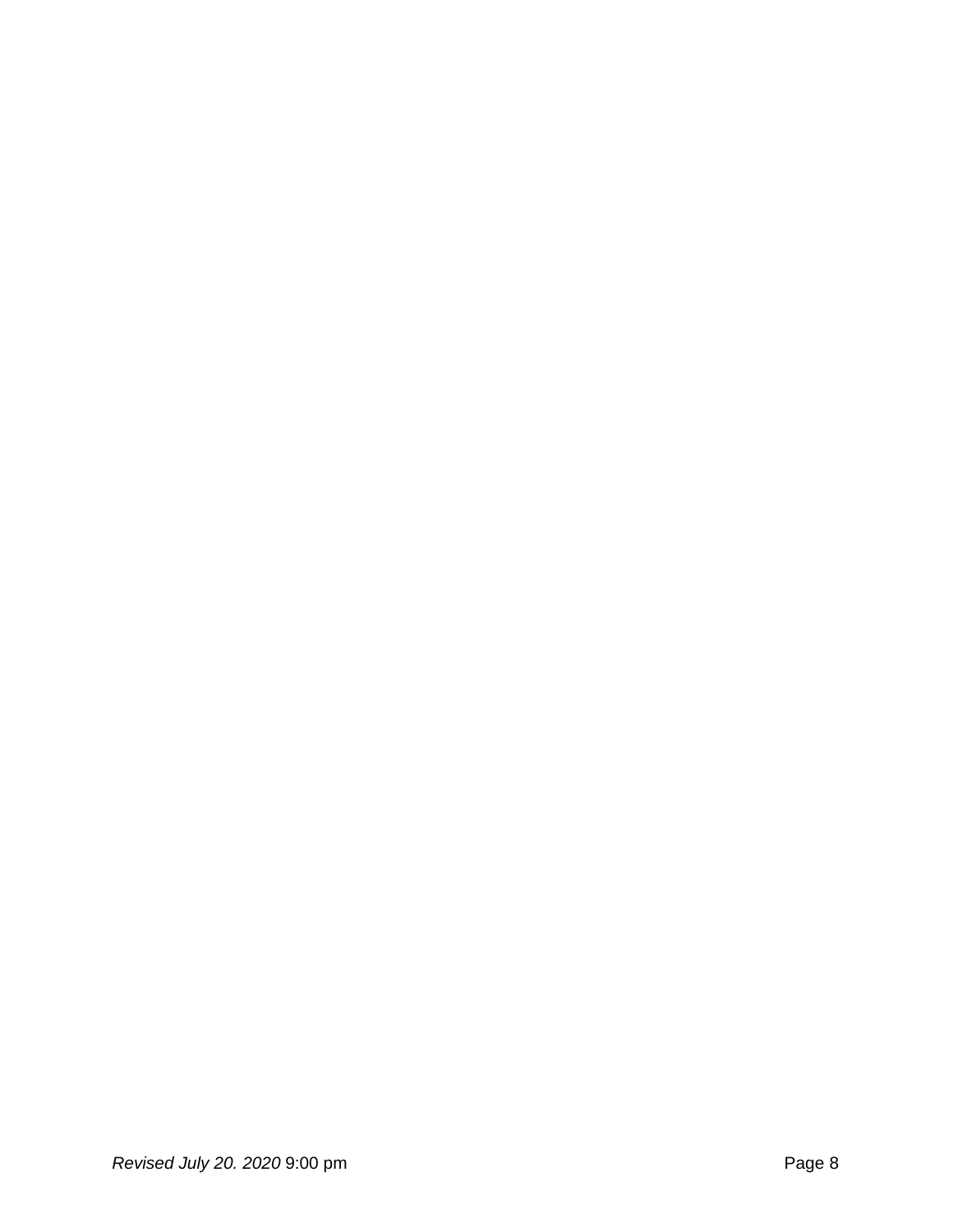# **Covid-19 Pandemic: Returning to School**

When a person contracts the virus, symptoms may develop within 2-14 days from exposure, although some people never show symptoms. It is very important for your own safety and for the safety of others that you monitor your health for 14 days from your last exposure to COVID-19, and that you remain at home, avoid congregate settings and public activities, and practice social distancing. Below are the requirements for returning to school.



# **SYMPTOMATIC**

14 day Quarantine for Covid-19

Individuals with confirmed case of Covid-19 or suspected exposure to Covid-19 that are showing symptoms, which may include: fever  $(100.4 +)$ , cough, shortness of breath, fatigue, muscle or body aches, headache, new loss of taste or smell, sore throat, congestion or runny nose, nausea or vomiting, or diarrhea.



2. Individuals with a known exposure to someone with Covid-19 but are not showing symptoms 14 days



Based on DPH "Return to Work Guidance After Covid-19 Illness or Exposure for Persons Who Are Not Healthcare Personnel" 6.13.2020